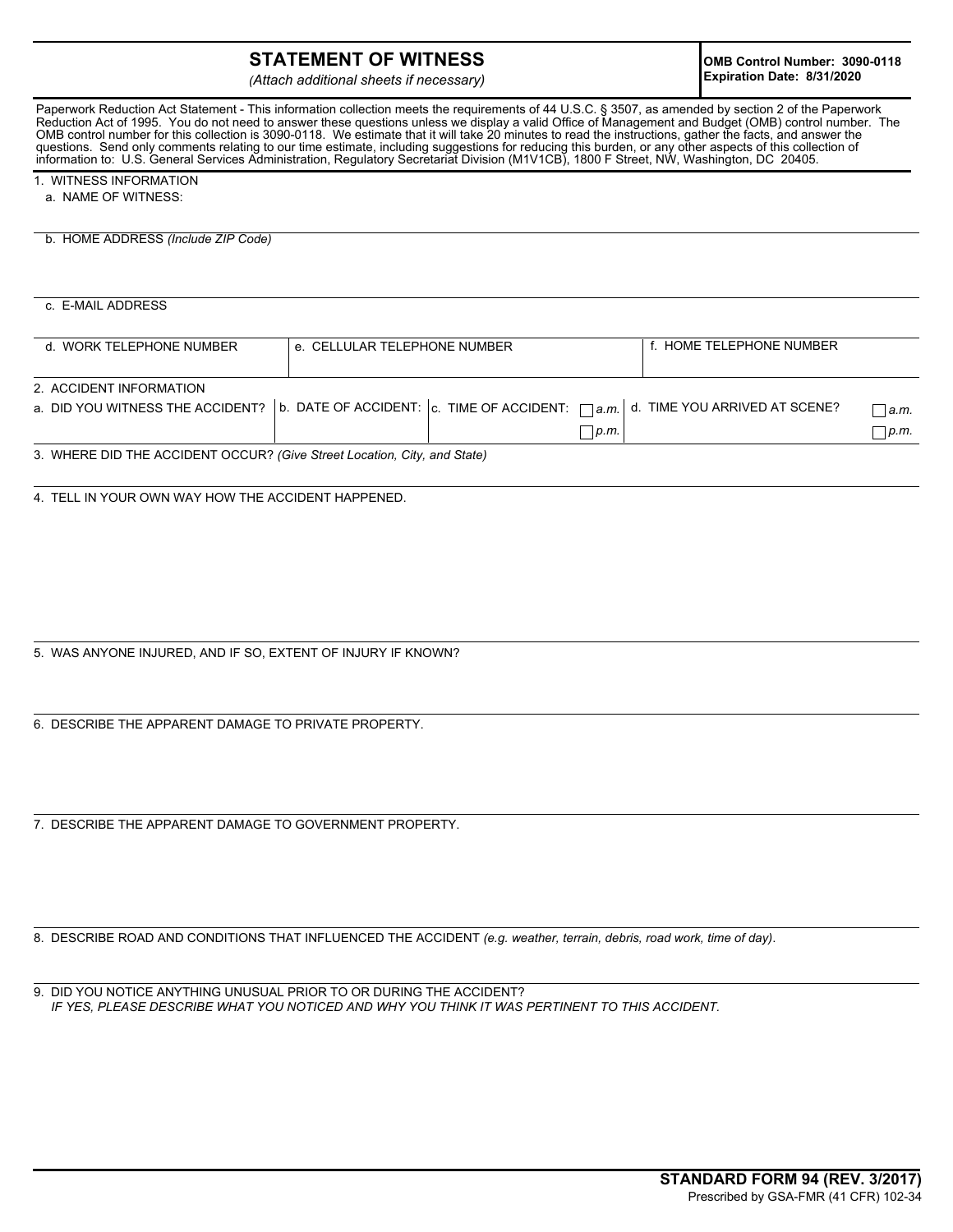



1. Number the vehicles involved as follows:

Government Vehicle (GOV) #1 - Private Vehicle (POV) #2 - Additional Vehicles GOV or POV as #3, etc. and show direction of travel by arrow.

**2**

 *(Example:* ----> <----*)*  **1 2**

- 2. Use solid line to show path before accident Broken line after accident ---------**2**
- 3. Show pedestrian by ------------------------>
- 4. Show railroad by -|-|-|-|-|-|-|-|-|-|-|-|-|-|-|-|-|-|-|-|
- 5. Give names or numbers of streets or highways
- 6. Indicate north by arrow in this compass